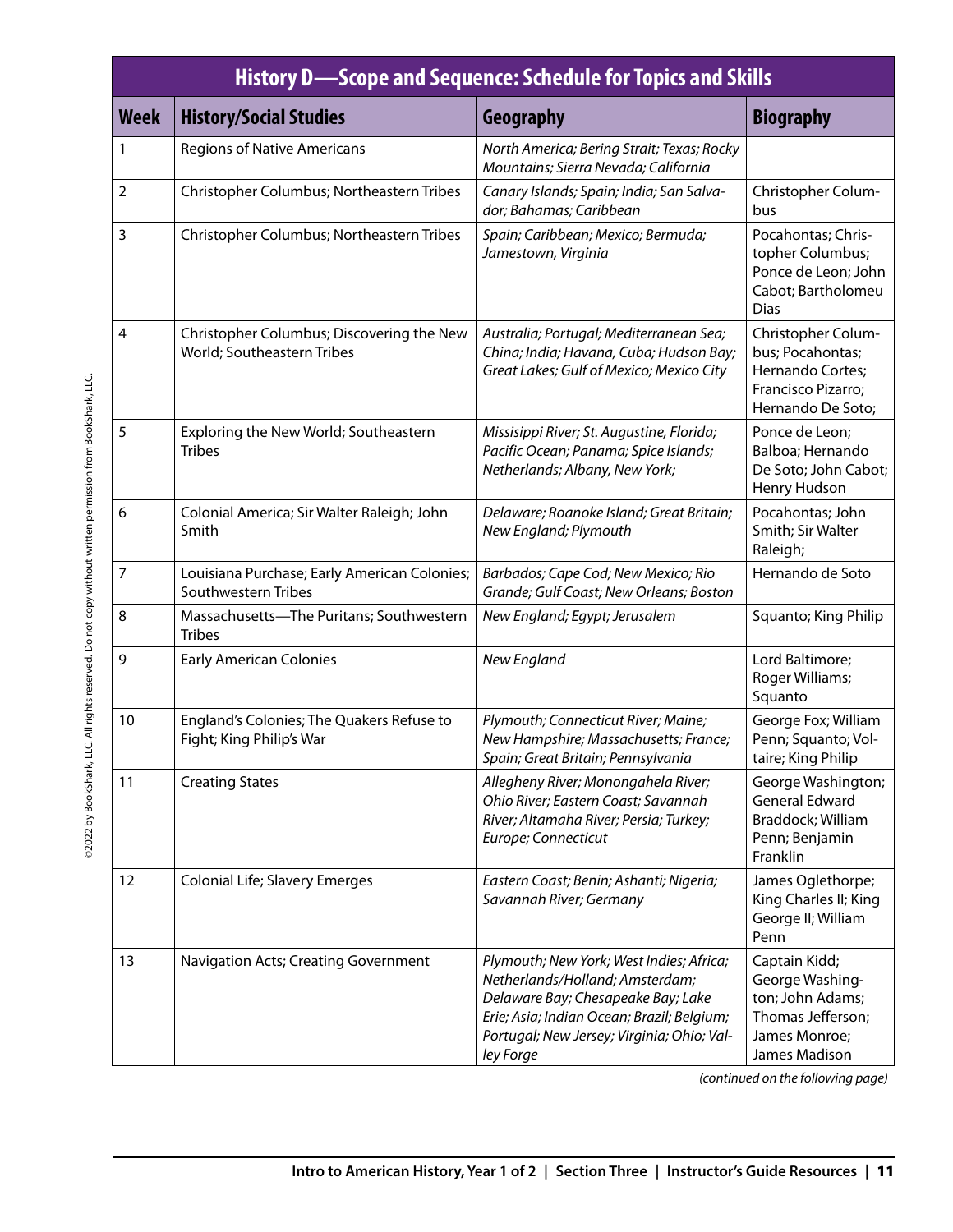| <b>History D-Scope and Sequence: Schedule for Topics and Skills</b> |                                                                                                                                    |                                                                                                                                                                                                                          |                                                                                          |  |  |
|---------------------------------------------------------------------|------------------------------------------------------------------------------------------------------------------------------------|--------------------------------------------------------------------------------------------------------------------------------------------------------------------------------------------------------------------------|------------------------------------------------------------------------------------------|--|--|
| <b>Week</b>                                                         | <b>History/Social Studies</b>                                                                                                      | Geography                                                                                                                                                                                                                | <b>Biography</b>                                                                         |  |  |
| 14                                                                  | The Thirteen Colonies Become States; How<br>the Ocean Tied Some Americans to England;<br>How the Ocean Led Others Out to the World | Monticello; Williamsburg; Baltimore;<br>North Sea; Russia; Africa; British Co-<br>lumbia; Pacific Ocean; Atlantic Ocean;<br>Caribbean; St. Petersburg, Russia; Austria;<br>Salzburg, Austria; Germany; New England       | George Washington                                                                        |  |  |
| 15                                                                  | A Clash of Empires                                                                                                                 | Falmouth, England; Massachusetts Bay;<br>Ohio River; Appalachian Mountains; New<br>York                                                                                                                                  | Benjamin Franklin;<br>John Hancock                                                       |  |  |
| 16                                                                  | The British Take a Collision Course; Creating<br>a New Nation: 1763-1800; Road to Rebellion;<br>From Protest to War                | Louisiana; Mississippi River; Appalachian<br>Mountains; Canada; Nova Scotia; Boston<br>Harbor; Lexington; Concord; Yorktown;<br>Kentucky; Tennessee; San Lorenzo; Ver-<br>mont; Charlestown; Lake Champlain              | Paul Revere; Benja-<br>min Franklin                                                      |  |  |
| 17                                                                  | Americans Declare Their Independence                                                                                               | Stow; Medford; Charlestown; Sudbury;<br>Virginia; Framingham; Connecticut;<br><b>Massachusetts</b>                                                                                                                       | Thomas Jefferson;<br>George Washington                                                   |  |  |
| 18                                                                  | Declaring Independence                                                                                                             | New England; Gettysburg; Allegheny<br><b>Mountains</b>                                                                                                                                                                   | Charles Cornwal-<br>lis; King George III;<br>George Washington                           |  |  |
| 19                                                                  | Dark Days of War; The Road to Yorktown                                                                                             | Saratoga; Trenton; Princeton; New York<br>City; Delaware River; Valley Forge; Savan-<br>nah; Yorktown                                                                                                                    | Nathan Hale; George<br>Washington; Rufus<br>Putnam; Louis XVI;<br><b>Benedict Arnold</b> |  |  |
| 20                                                                  | Why the British Lost the War                                                                                                       |                                                                                                                                                                                                                          | George Washington;<br>George Rogers Clark                                                |  |  |
| 21                                                                  | The Confederation Era                                                                                                              | Paris; Long Island; Cumberland Gap;<br>Missouri; Northwest Territory; Kentucky                                                                                                                                           | <b>General William</b><br>Howe; Daniel Boone                                             |  |  |
| 22                                                                  | New States or a New Nation?                                                                                                        | Annapolis, Maryland; France; Rhode<br>Island; Montana                                                                                                                                                                    | Alexander Hamilton                                                                       |  |  |
| 23                                                                  | The Constitution; The Bill of Rights                                                                                               | Philadelphia; Virginia                                                                                                                                                                                                   | James Madison;<br>Nathaniel Bowditch                                                     |  |  |
| 24                                                                  | The Bill of Rights; The Federalist Years; Ameri-<br>ca Grows: 1800-1850                                                            | Potomac River; New York; District of<br>Columbia (D.C.); Arkansas; Mississippi;<br>Oklahoma                                                                                                                              | George Washing-<br>ton; John Adams;<br>Alexander Hamilton;<br>Sacajawea                  |  |  |
| 25                                                                  | American Ways of Growing: The Add-a-State<br>Plan; The Great Plains Tribes                                                         | District of Columbia (D.C.); Great Lakes; Il-<br>linois; Ohio; Missouri; Indiana; Wisconsin;<br>Minnesota; Michigan; Southern States;<br>Kaskaskia River; Wabash River; Gulf of<br>Mexico; Rocky Mountains; Appalachians | Sieur de LaSalle;<br>Thomas Jefferson                                                    |  |  |
| 26                                                                  | Jefferson and The West; The Lewis and Clark<br><b>Expedition; The Great Plains Tribes</b>                                          | St. Louis; Ohio; Hispaniola; St. Louis; Mis-<br>souri River                                                                                                                                                              | Thomas Jefferson;<br>Lewis and Clark;<br><b>Toussaint Louver-</b><br>ture; Aaron Burr    |  |  |
| 27                                                                  | The Lewis and Clark Expedition                                                                                                     | Fort Mandan; Rocky Mountains; Conti-<br>nental Divide                                                                                                                                                                    | Sacagawea; Lewis<br>and Clark                                                            |  |  |

@2022 by BookShark, LLC. All rights reserved. Do not copy without written permission from BookShark, LLC. ©2022 by BookShark, LLC. All rights reserved. Do not copy without written permission from BookShark, LLC.

*(continued on the following page)*